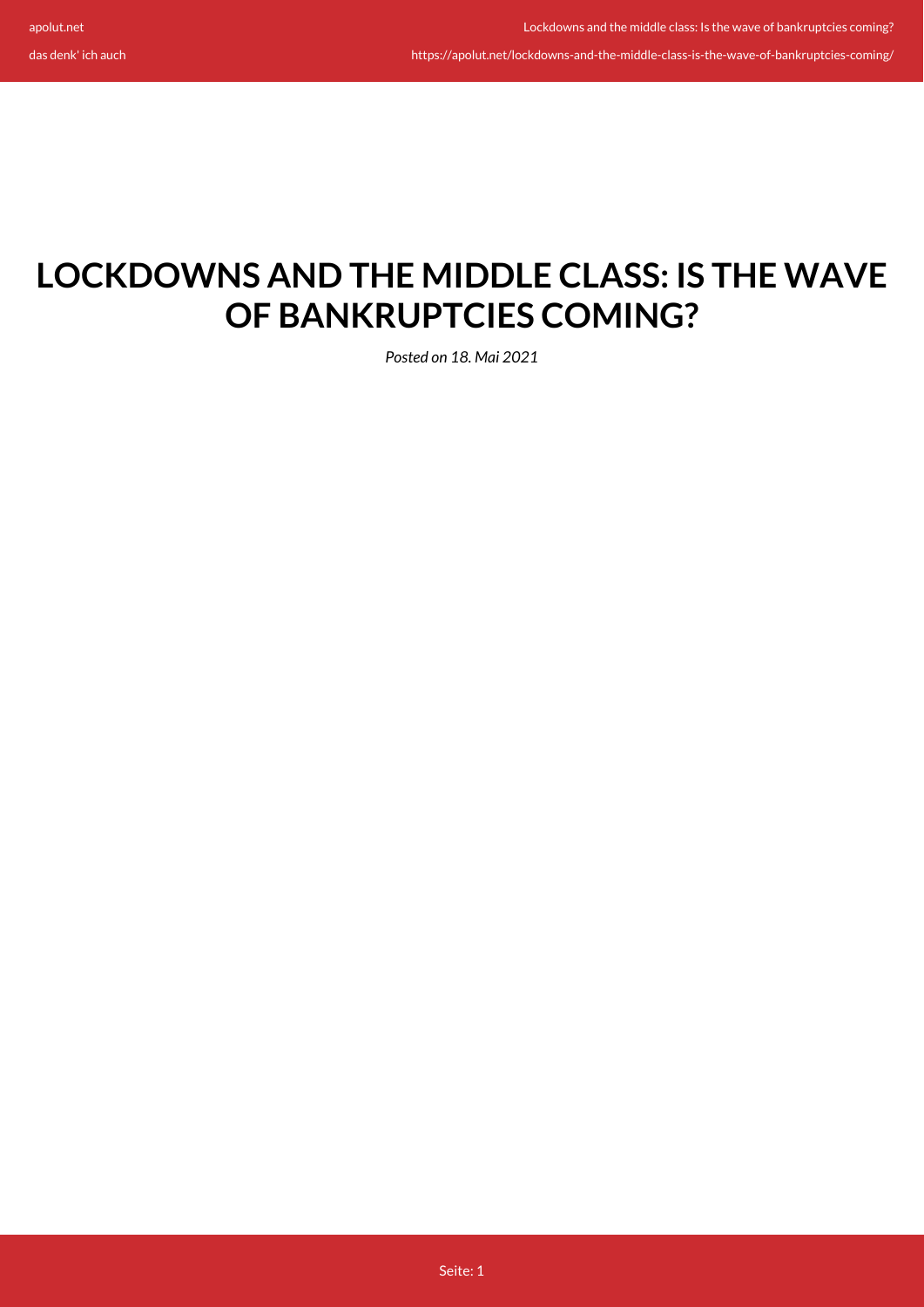*A commentary by Christian Kreiß.*

#### **How are medium-sized businesses doing?**

The economic information service provider Creditreform, which regularly conducts surveys of German small and medium-sized businesses, published its latest survey results on April 20:

## (translation)

*"Thereafter, the order situation and sales deteriorated sensitively. The business climate index for small and medium-sized businesses slipped to its lowest level since 2009."*

Companies' expectations had improved slightly compared to the spring of 2020, but were "still miles away from the levels of recent years." In the mid-winter period of 2020/21, 34.6 percent of companies had reported a decline in sales; in 2019, this figure had been 17.3 percent, and in 2018, 15.2 percent. The inferior sales and profits had led to "declining resilience," equity ratios had fallen as a result of the Corona crisis, and "the share of equity-weak companies (equity ratio below 10 percent) increased noticeably from 27.4 to 30.7 percent. (1)".

The Kfw-ifo Medium-Sized Business Barometer April 2020, which was published on May 10, comes to a somewhat better conclusion. According to this, "medium-sized companies are doing well". Business expectations had improved and returned to the level seen at the end of 2018, but the real situation was still much worse than in the period before the lockdowns (2). However, both studies agree that the mediumsized businesses have suffered severely from the lockdowns and are still suffering badly. However, this has not yet been reflected in the number of bankruptcies, as normal bankruptcy legislation was suspended from spring 2020 to April 30, 2021, thus postponing many bankruptcies.

In 2020, there were approximately 16,000 corporate bankruptcies. That was down about 16 percent from 2019, when there were about 19,000, and the lowest level in 20 years (3). Because of the bankruptcy holdup, most forecasts now expect bankruptcies to rise to just over 25,000 in 2021 (4), with estimates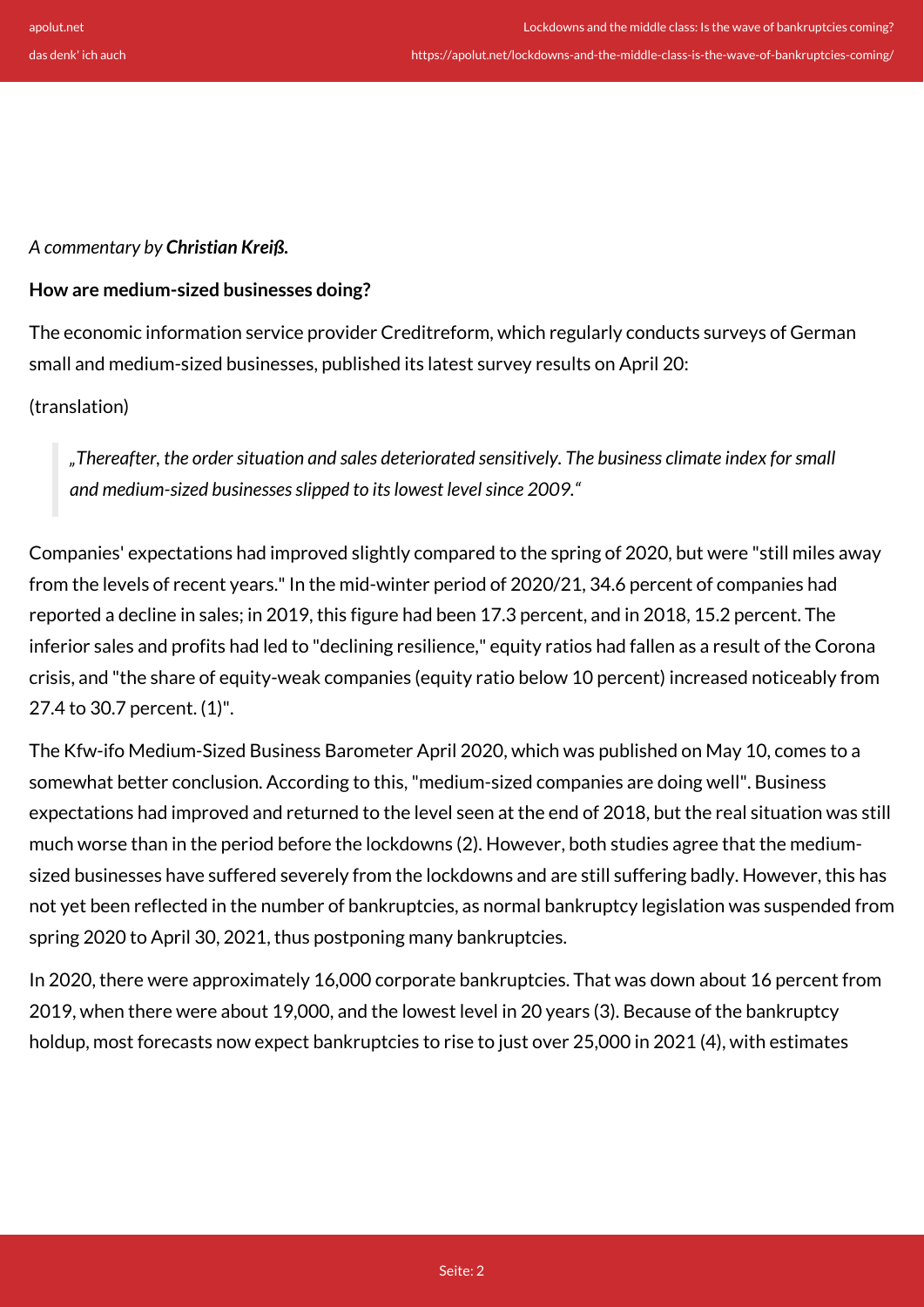ranging from plus 6 to plus 50 percent (5). The question is also repeatedly asked as to whether a wave of bankruptcies is now heading our way because of the catch-up effect.

## **Bankruptcies and business closures**

A distinction must be made between business closures and bankruptcy. Usually, only larger companies with debts file for bankruptcy, while small companies and self-employed persons simply close their business without filing for bankruptcy. Therefore, the estimated figures for all expected business closures, i.e. also those of small and self-employed companies that simply go out of business without formally filing for bankruptcy, are higher by a factor of 10 to 30.

According to a summary study of survey-based forecasts by the DIW on Dec. 28, 2020, the ifo Institute estimated in 2020 that 750,000, or about one-fifth, of German companies were at risk of going out of business. According to a DIHK survey, the figure was one-tenth, or 350,000 companies, and according to Creditreform, there were already 550,000 over-indebted companies in 2020 that could become "zombie companies," and as many as 800,000 in 2021 (6). Accordingly, the existence of between 10 and 20 percent of all (small) companies in Germany would be threatened, i.e. one in ten or even one in five companies. These figures are largely taken from the period before the start of the second lockdown wave in November 2020, so the economically damaging effects of the second lockdown are not yet included in the estimates. If the lost sales since November 2020 are taken into account, even more small and micro businesses are likely to be affected by a possible going out of business.

## **Large corporations benefit at the expense of small and medium-sized businesses**

Particularly interesting in this context is the marked difference in development between small and medium-sized businesses and large corporations. While the business climate in the midsize sector was considerably better than that of large corporations from 2018 until the lockdowns in March 2020, the lockdowns have reversed the situation. Since about the summer of 2020, the business climate for corporations has been considerably better than that of small businesses, let alone small businesses and the self-employed (7).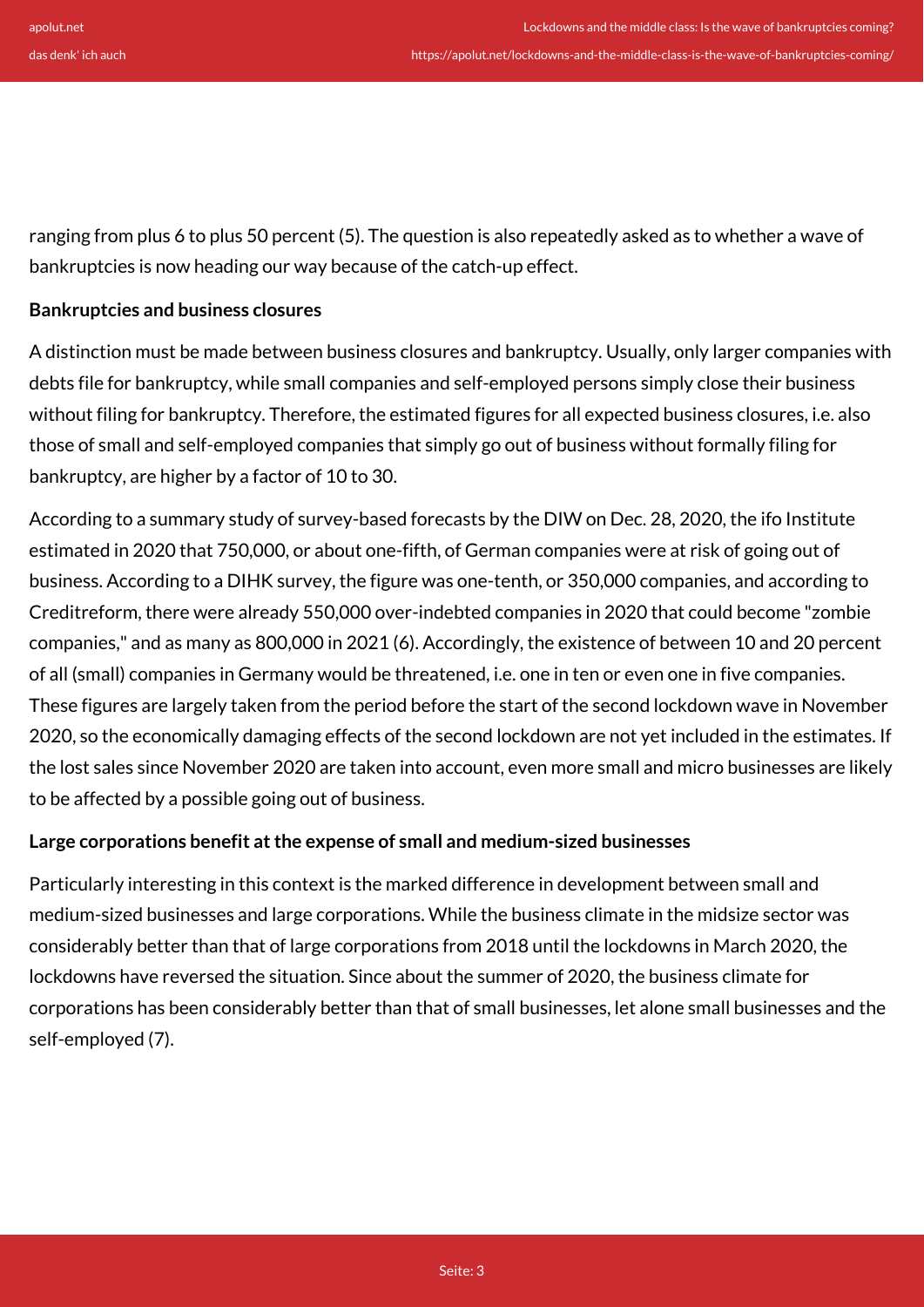Thus, the lockdown policies harmed and continue to harm small businesses, the self-employed, and the middle class to a significantly disproportionate degree, while large corporations managed relatively well through the worst economic crash of the postwar period. Many large corporations and, above all, their owners actually benefited to a large extent from the lockdown crisis, in contrast to small and medium-sized companies. A look at the leading stock indices of the world's stock exchanges shows the extent to which the large corporations and their owners have gained in value: From March 18, 2020, to April 12, 2021, the net worth of U.S. billionaires increased by \$1,616 billion, or 55 percent. Compared to February 2020, before the lockdowns, billionaire wealth increased by \$1,360 billion or 42.5 percent in the 14 months ending April 2021 (8).

According to my assessment, this is no coincidence. Lockdown policies worked from the beginning - and still do - into the hands of large financially powerful corporations sitting on large liquidity cushions and their owners swimming in liquidity behind them. In times of crisis, it is often much easier and much faster to increase economic power and wealth than in normal growth phases. Not despite the economic crisis and the decline of many small and medium-sized companies, large corporations are able to increase their profits and assets, but precisely because many small competitors are weakened or disappear, corporate profits continue to bubble up even stronger.

This is a very lucrative milking system in which politicians gladly and willingly play along. After all, the influence of large corporations on politics is much stronger than the lobby of small and medium-sized businesses or even the self-employed. The mere threat of job cuts by a large company makes politicians quickly take notice. Politicians are therefore often willing helpers of the corporations. Ever-increasing billions in assets translate directly, via lobbying, party and political "donations," into political influence by people who were never democratically elected.

In short, it is precisely through the demise of the small competitors that the profits of the survivors rise particularly fast. That applies on a large scale - keyword amazon rises because the stationary retail trade perishes - as well as on a small scale. On 5/4/2021, a headline in the conservative Welt.de read: "Corona consequences: Hotels face ruin - and the big buyers are already waiting" (9). That sounds like a good deal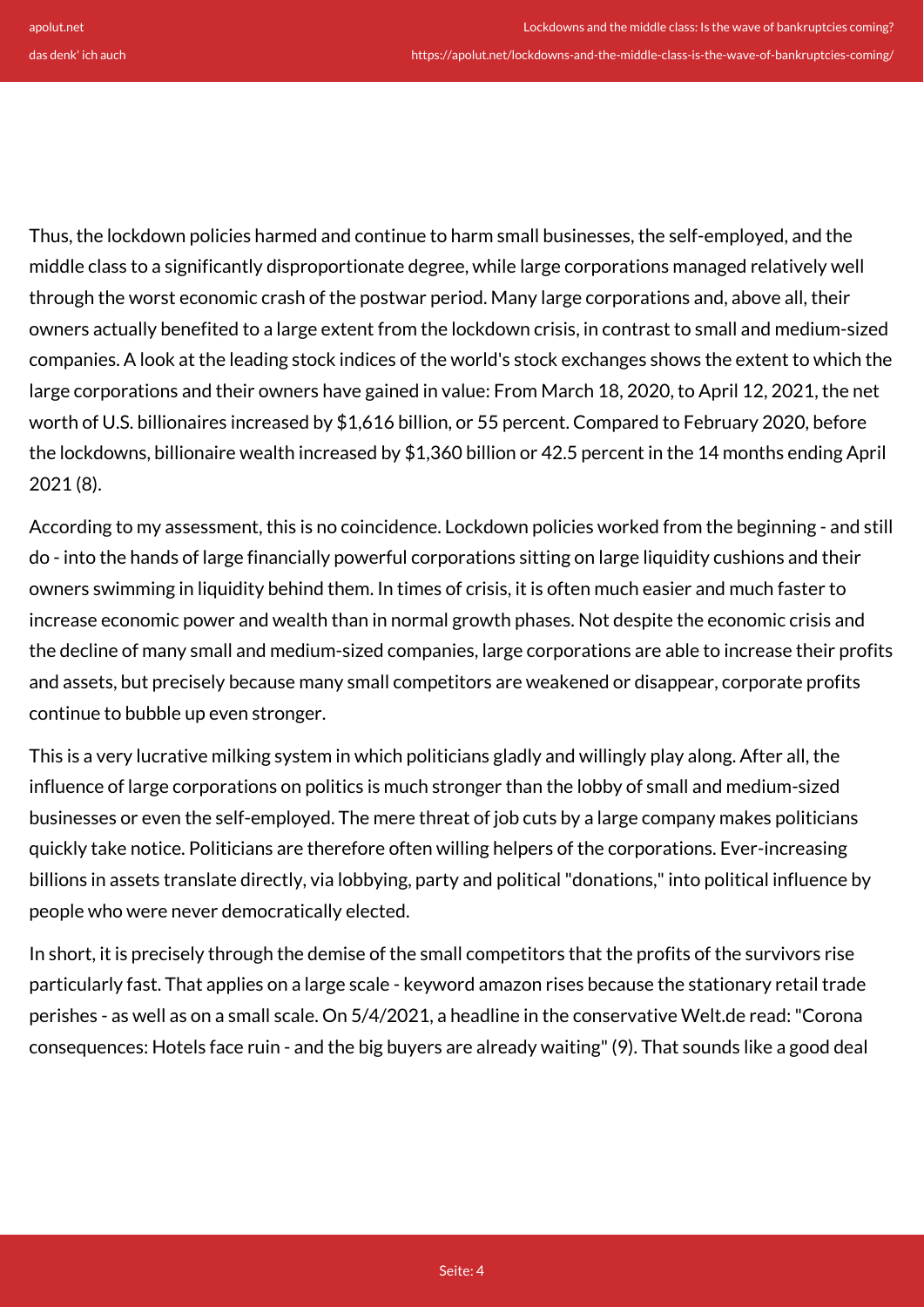for the buyers.

A Munich restaurateur told me similar things about a meeting of Dehoga already in 2020. Several prominent, very financially strong large restaurant owners explained that the "few million in lost sales" were not a big problem. On the contrary: in the lockdown crisis, numerous small competitors would go bankrupt and one could then get hold of their "pretty locations" cheaply and thus increase one's own market share and profits in the medium term.

## **Who is interested in crises and lockdowns?**

We should get away from the mistaken idea that all those involved in economic life have an interest in prosperity, economic growth and full employment. Often, the opposite is true. Every day of lockdown means for certain financial investors and some oligarchs like Bezos, Gates, Musk, Zuckerberg, Brin, Page, etc. Billions in profits. Every day of lockdown is a blessing for the big fortunes, because it drives many small ones to ruin and allows you to take over their market shares cheaply.

What is the best way to achieve lockdowns that are as long and as hard as possible? By systematically stirring up fear. As an ex-investment banker, in my estimation, there are great economic incentives from very powerful influence groups to stoke as much fear of Corona as possible. The more fear, the higher the profits, influence and power of the large corporations or their owners. Since the vast majority of media companies are also owned by very few, very influential and very wealthy, often billionaire or multimillionaire families, there is also a great economic and power incentive from this side to report on Corona in a one-sided fear-based rather than balanced way.

## **What's next? A look at the economic incentives**

Is there a wave of bankruptcies coming? To what extent will bankruptcies be caught up? As payment defaults are delayed, will many more companies be dragged downhill with them? Will a large number of self-employed, small and medium-sized companies be left behind? In addition, how, when and to what extent will the mountains of debt and money accumulated in recent months and years be reduced to a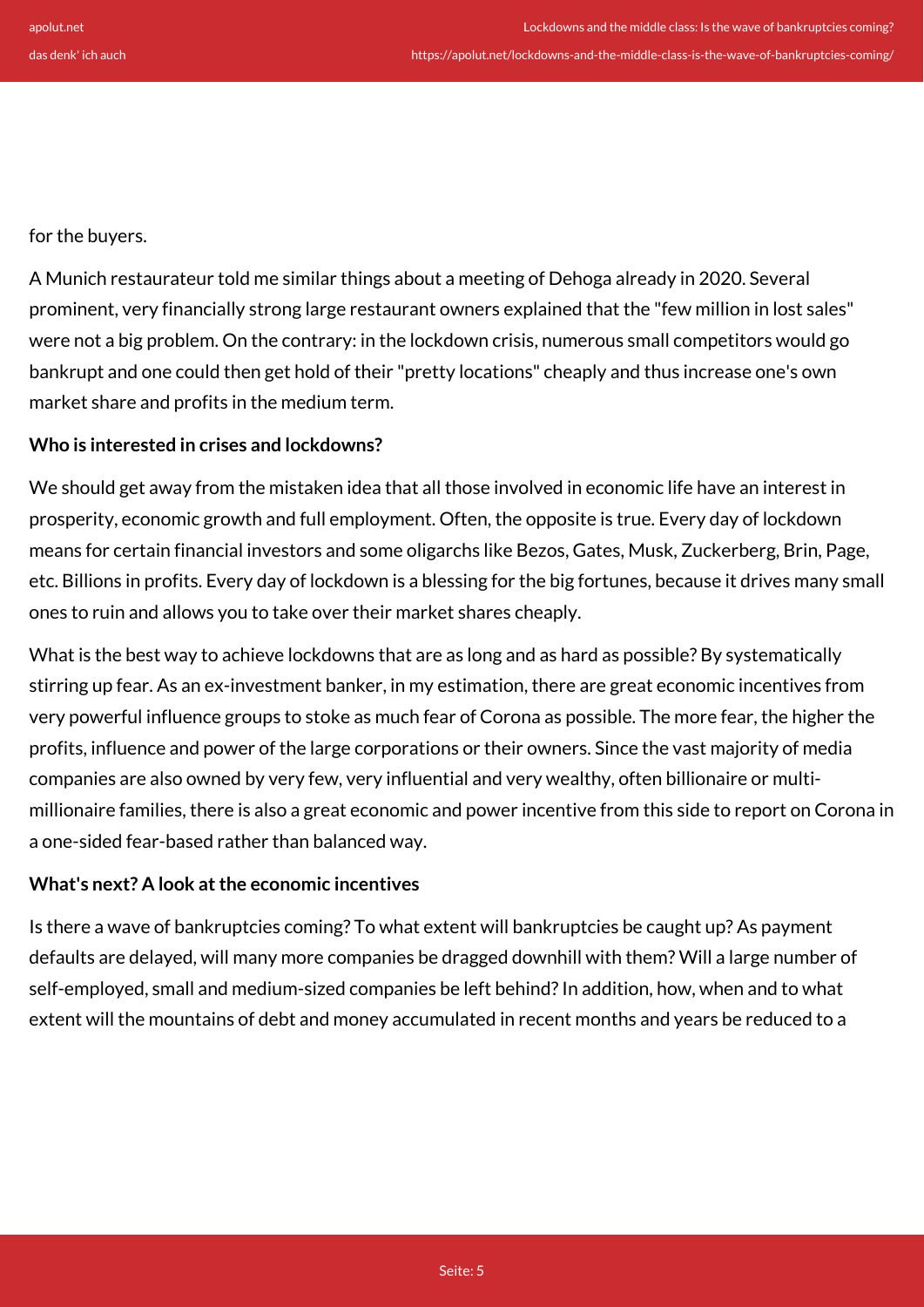sustainable level? (10) To find an answer to this question, one can ask about the economic incentives of the players involved. From the point of view of multibillionaires, corporations and large hedge funds with very large financial cushions, a mild and preferably socially acceptable course of a clean-up crisis is less favorable than a worse one. The worse the crash, bankruptcies, unemployment and misery, the better for the big players. Looking at the incentive structures among some players, some of whom are very politically influential, I am concerned that the coming debt and monetary adjustment crisis may not really go smoothly.

## **Sources:**

- 1. [https://www.creditreform.de/herford/aktuelles-wissen/pressemeldungen-fachbeitraege/news-de](https://www.creditreform.de/herford/aktuelles-wissen/pressemeldungen-fachbeitraege/news-details/show/wirtschaftslage-und-finanzierung-im-mittelstand-fruehjahr-2021) [tails/show/wirtschaftslage-und-finanzierung-im-mittelstand-fruehjahr-2021](https://www.creditreform.de/herford/aktuelles-wissen/pressemeldungen-fachbeitraege/news-details/show/wirtschaftslage-und-finanzierung-im-mittelstand-fruehjahr-2021)
- 2. [https://www.kfw.de/PDF/Download-Center/Konzernthemen/Research/PDF-Dokumente-KfW-ifo-](https://www.kfw.de/PDF/Download-Center/Konzernthemen/Research/PDF-Dokumente-KfW-ifo-Mittelstandsbarometer/2021/KfW-ifo-Mittelstandsbarometer_2021-04.pdf)[Mittelstandsbarometer/2021/KfW-ifo-Mittelstandsbarometer\\_2021-04.pdf](https://www.kfw.de/PDF/Download-Center/Konzernthemen/Research/PDF-Dokumente-KfW-ifo-Mittelstandsbarometer/2021/KfW-ifo-Mittelstandsbarometer_2021-04.pdf)
- 3. [https://www.crifbuergel.de/pr-events/pressemitteilungen/2021/march/19/deutlicher-rueckgang](https://www.crifbuergel.de/pr-events/pressemitteilungen/2021/march/19/deutlicher-rueckgang-der-firmeninsolvenzen-im-corona-krisenjahr-2020-16500-zusaetzliche-insolvenzen-moeglich/)[der-firmeninsolvenzen-im-corona-krisenjahr-2020-16500-zusaetzliche-insolvenzen-moeglich/](https://www.crifbuergel.de/pr-events/pressemitteilungen/2021/march/19/deutlicher-rueckgang-der-firmeninsolvenzen-im-corona-krisenjahr-2020-16500-zusaetzliche-insolvenzen-moeglich/)
- 4. [https://www.springerprofessional.de/corona-krise/risikomanagement/2020-wird-das-jahr-der-ple](https://www.springerprofessional.de/corona-krise/risikomanagement/2020-wird-das-jahr-der-pleiten/17985496) [iten/17985496](https://www.springerprofessional.de/corona-krise/risikomanagement/2020-wird-das-jahr-der-pleiten/17985496) und [https://www.tagesschau.de/wirtschaft/droht-jetzt-die-grosse-pleitewelle-101.](https://www.tagesschau.de/wirtschaft/droht-jetzt-die-grosse-pleitewelle-101.html) [html](https://www.tagesschau.de/wirtschaft/droht-jetzt-die-grosse-pleitewelle-101.html)
- 5. <https://www.unternehmeredition.de/corona/droht-eine-insolvenzwelle/>
- 6. [https://www.iwkoeln.de/fileadmin/user\\_upload/Studien/Kurzberichte/PDF/2020/IW-Kurzbericht\\_](https://www.iwkoeln.de/fileadmin/user_upload/Studien/Kurzberichte/PDF/2020/IW-Kurzbericht_2020_Zombiefizierung.pdf) [2020\\_Zombiefizierung.pdf](https://www.iwkoeln.de/fileadmin/user_upload/Studien/Kurzberichte/PDF/2020/IW-Kurzbericht_2020_Zombiefizierung.pdf)
- 7. [https://www.kfw.de/PDF/Download-Center/Konzernthemen/Research/PDF-Dokumente-KfW-ifo-](https://www.kfw.de/PDF/Download-Center/Konzernthemen/Research/PDF-Dokumente-KfW-ifo-Mittelstandsbarometer/2021/KfW-ifo-Mittelstandsbarometer_2021-04.pdf)[Mittelstandsbarometer/2021/KfW-ifo-Mittelstandsbarometer\\_2021-04.pdf](https://www.kfw.de/PDF/Download-Center/Konzernthemen/Research/PDF-Dokumente-KfW-ifo-Mittelstandsbarometer/2021/KfW-ifo-Mittelstandsbarometer_2021-04.pdf)
- 8. [https://americansfortaxfairness.org/wp-content/uploads/2021-04-15-13-Month-31-Year-Report-c](https://americansfortaxfairness.org/wp-content/uploads/2021-04-15-13-Month-31-Year-Report-copy.pdf) [opy.pdf](https://americansfortaxfairness.org/wp-content/uploads/2021-04-15-13-Month-31-Year-Report-copy.pdf)
- 9. [https://www.welt.de/wirtschaft/plus230829125/Dorint-Centro-Co-Deutschlands-Hotels-stehen-v](https://www.welt.de/wirtschaft/plus230829125/Dorint-Centro-Co-Deutschlands-Hotels-stehen-vor-dem-Ausverkauf.html?sc_src=email_590377&sc_lid=47928323&sc_uid=4he651ORbJ&sc_llid=23458&sc_cid=590377&cid=email.crm.redaktion.newsletter.was_die_welt_bewegt) [or-dem-](https://www.welt.de/wirtschaft/plus230829125/Dorint-Centro-Co-Deutschlands-Hotels-stehen-vor-dem-Ausverkauf.html?sc_src=email_590377&sc_lid=47928323&sc_uid=4he651ORbJ&sc_llid=23458&sc_cid=590377&cid=email.crm.redaktion.newsletter.was_die_welt_bewegt)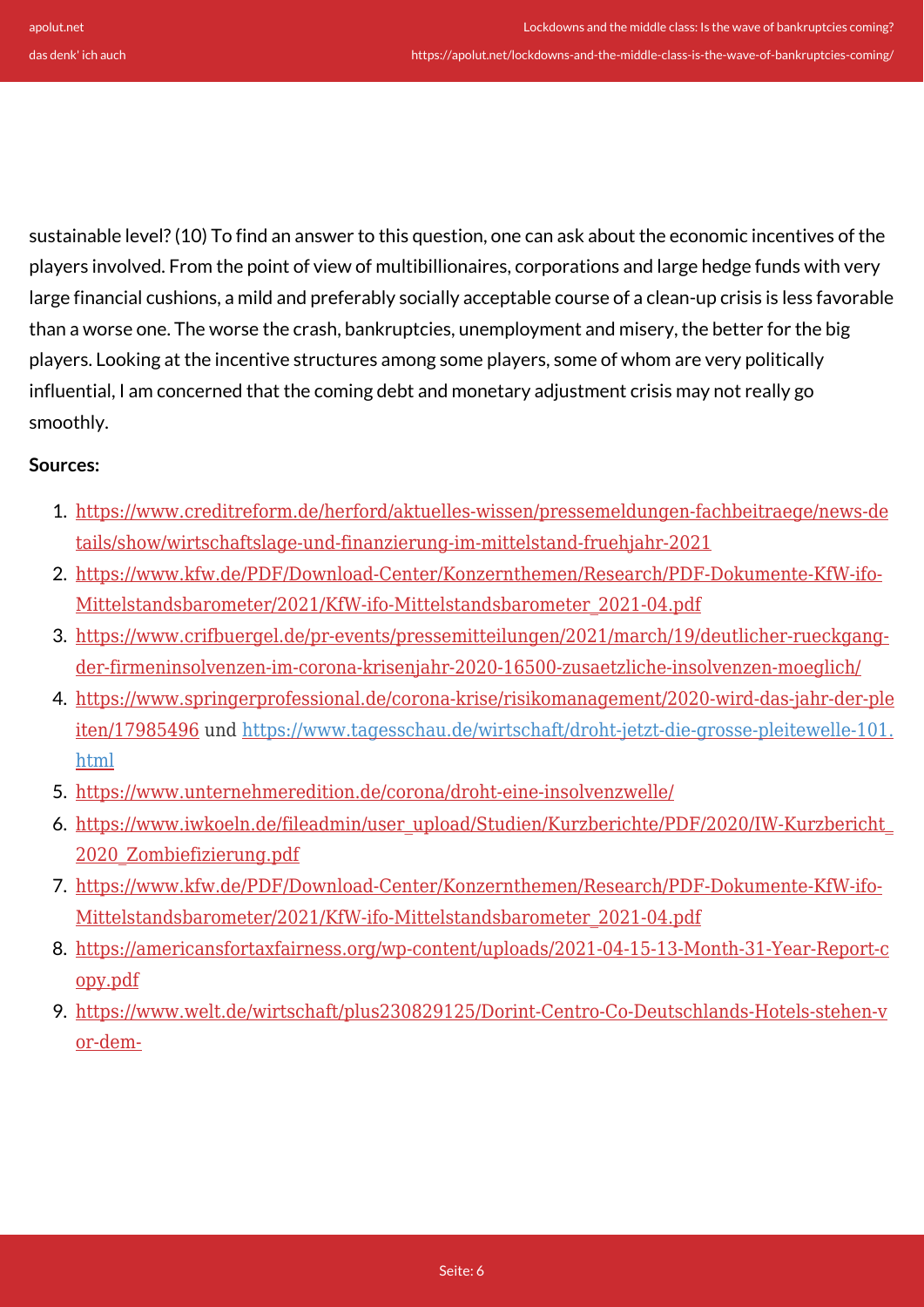[Ausverkauf.html?sc\\_src=email\\_590377&sc\\_lid=47928323&sc\\_uid=4he651ORbJ&sc\\_llid=2345](https://www.welt.de/wirtschaft/plus230829125/Dorint-Centro-Co-Deutschlands-Hotels-stehen-vor-dem-Ausverkauf.html?sc_src=email_590377&sc_lid=47928323&sc_uid=4he651ORbJ&sc_llid=23458&sc_cid=590377&cid=email.crm.redaktion.newsletter.was_die_welt_bewegt) [8&sc\\_cid=590377&cid=email.crm.redaktion.newsletter.was\\_die\\_welt\\_bewegt](https://www.welt.de/wirtschaft/plus230829125/Dorint-Centro-Co-Deutschlands-Hotels-stehen-vor-dem-Ausverkauf.html?sc_src=email_590377&sc_lid=47928323&sc_uid=4he651ORbJ&sc_llid=23458&sc_cid=590377&cid=email.crm.redaktion.newsletter.was_die_welt_bewegt)

10. <https://www.rubikon.news/artikel/der-verschuldete-planet>

+++

Thanks to the author for the right to publish the article.

+++

Image source: *©KenFM21*

*+++*

*KenFM strives to present a broad spectrum of opinions. Opinion articles and guest posts need not reflect the views of the editorial team.*

*+++*

*KenFM now available as a free app for Android and iOS devices! You can get to the Apple and Google stores via our homepage. Here is the link:<https://kenfm.de/kenfm-app/>*

*+++*

*Subscribe to the KenFM newsletter now: <https://kenfm.de/newsletter/>*

*+++*

*You like our program? Information on other ways to support us here: <https://kenfm.de/support/kenfm-unterstuetzen/>*

*+++*

*Now you can also support us with Bitcoins.*